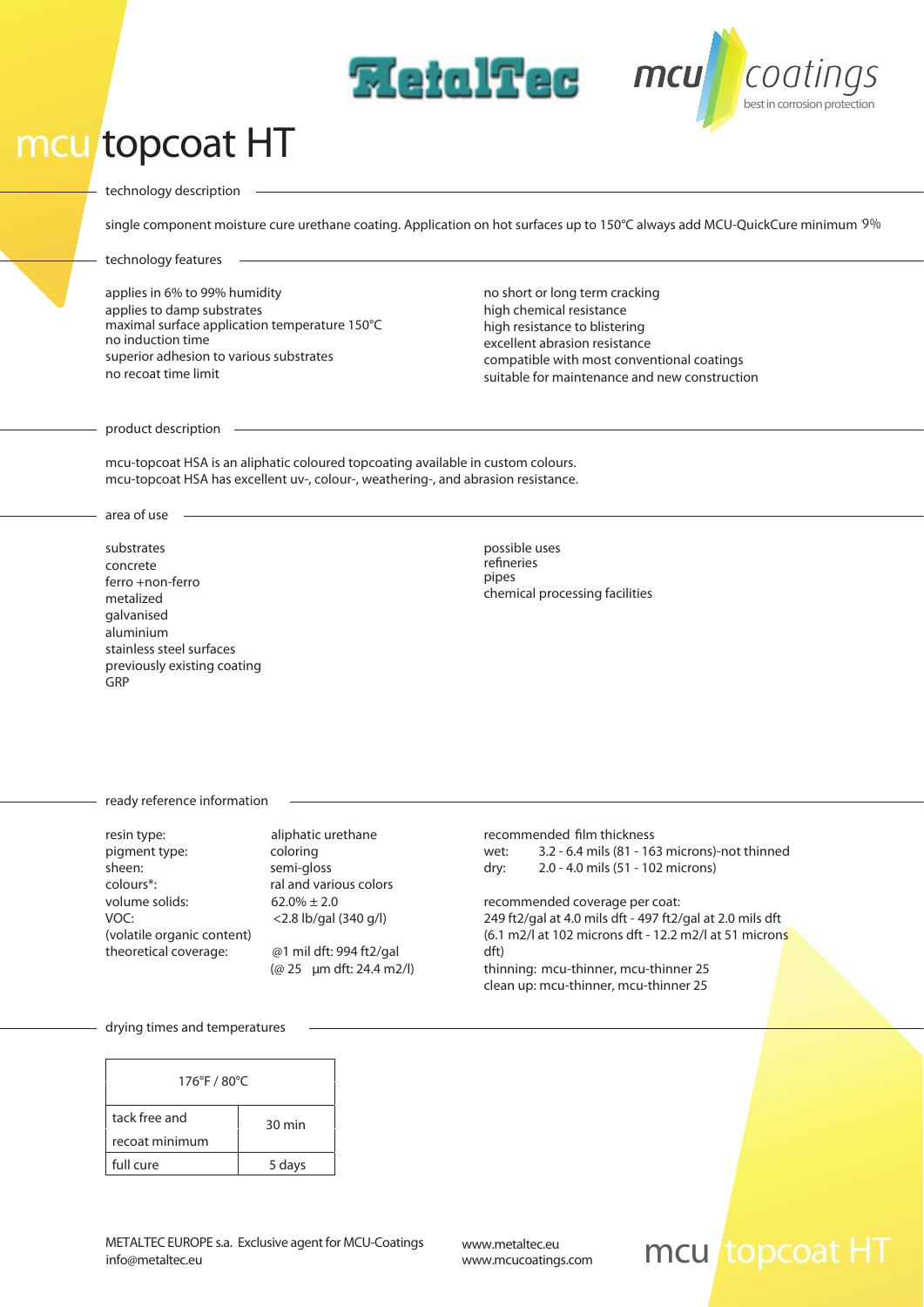

# *mcu topcoat HT*

### **surface preparation**

### *Ferrous Metal*

Apply to clean, dry, MCU's recommended primers. Refer to the primer Product Data for additional information.

### *Aluminum/Galvanized/Non-Ferrous Metals*

Prepare surfaces using SSPC-SP1 Solvent Cleaning and SSPC-SP12/ NACE No. 5 Low Pressure Water Cleaning methods to remove surface contamination. Supplement weathered galvanized surface preparation with ISO 8501-1 St 2 (SSPC-SP 2 and 3) hand and power tool cleaning to remove excessive corrosion and impart surface profile on bare metal. Spot prime clean bare metal with MCU's recommended primer. Supplement new galvanized surface cleaning with mechanical abrasion to impart surface profile and support mechanical adhesion.

### *Concrete/Concrete Block*

The surface must be dry, free of surface contaminants, and in sound condition. Grease, and oil should be removed by ASTM D4258-83 (Reapproved 1999) and release agents should be removed by ASTM D4259 - 88 (Reapproved 1999). Refer to SSPC-SP13/NACE No 6 mechanical or chemical surface preparation methods for preparing concrete to suitable cleanlinessforintended service. Surface preparation methods should impart sufficient surface profile for mechanical adhesion to occur. Ensure surface is thoroughly rinsed and dry prior to coating application. Allow a minimum 7 - 14 days cure time for new concrete prior to preparation and application.

### *Previously Existing Coatings*

.

Prepare surfaces using SSPC-SP12/NACE No. 5 Low Pressure Water Cleaning methods to remove surface contamination. Supplement SSPC-SP 12 LPWC with SSPC-SP1 Solvent Cleaning and ISO 8501 St 2 (SSPC-SP2 and 3) Hand and Power Tool clean areas of corrosion and loose or flaking paint (feather edges of sound, existing paint back to a firm edge). OR prepare surfaces using SSPC-SP 12/Nace 5.0 High or Ultra High Pressure waterjetting to WJ 4. Spot prime clean, bare metal with MCU's recommended primer. Sand glossy surfaces to provide profile. Apply a test sample to a small area to determine coating compatibility.

### *Good Practices*

MCU-Topcoat HSA is designed for application to a variety of substrates and tightly adhering, previously existing coatings. Apply a test sample to a small area to determine coating compatibility. Spot prime any areas cleaned to bare metal with a MCU's recommended primer.

The surface to be coated must be dry, clean, dull, and free from dirt, grease, oil, rust, mill scale, salts or any other surface contaminants that interfere with adhesion.

Ensure welds, repair areas, joints, and surface defects exposed by surface preparation are properly cleaned and treated prior to coating application.

Consult the referenced standards, SSPC-PA1 and your MCU-Coatings Representative for additional information or recommendations.

### **application information**

MCU-Topcoat HSA can be applied by airless spray and conventional spray methods (one grade only). Follow proper mixing instructions before applying. Material temperature maximal 150°C

## *Airless Spray*  Pump Ratio: 28-40:1

| . <i></i>           |                                          |
|---------------------|------------------------------------------|
| Pressure:           | 2400-2800 psi (170-200 Bar)              |
| Hose:               | 1/4" to 3/8"                             |
| Tip Size:           | $.013 - .021$                            |
| <b>Filter Size:</b> | 60 mesh (250 µm)                         |
| Reduction:          | Typically not required. If necessary,    |
|                     | reduce with MCU-Thinner, MCU-Thinner 25. |

### *Conventional Spray*

| Fluid Nozzle:          | E Fluid Tip                              |
|------------------------|------------------------------------------|
| Air Cap:               | 704 or 765                               |
| Atomizing Air:         | 45-75 lbs.                               |
| <b>Fluid Pressure:</b> | 15-20 lbs.                               |
| Hose:                  | $\frac{1}{2}$ " ID: 50' Max              |
| Reduction:             | Typically not required. If necessary,    |
|                        | reduce with MCU-Thinner, MCU-Thinner 25. |

Max

*Reducer*

MCU-Thinner, MCU-Thinner 25. Reduction is typically not required. If necessary, thin up to 10% with recommended thinner. Thin in accordance with local and federal regulatory standards.

### *Clean up*

MCU-Thinner, MCU-Thinner 25. If MCU-Coatings thinners are not available, use MEK, MIBK, Xylene, a 50:50 blend of Xylene and MEK or MIBK, or acetone for clean up only. Do not add unauthorized solvents to a MCU-Coatings coating.

### *Application Conditions*

Temperature: 10°-122° F (-12°-50° C)

This temperature range should be achieved for ambient, surface and material temperature. Substrate must be visibly dry. MCU-Thinner 100 is recommended for spray application in temperatures above 90°F.

### Relative Humidity: 6%-99%

Coating Accelerator: QuickCure Accelerator. See MCU-Coatings's QuickCure Accelerator Product Data for information.

### *Storage*

Store off the ground in a dry, protected area in temperature between 40-100°F (4-38°C). MCU containers must be kept sealed when not in use. Use a solvent float to reseal partial containers.

*www.mcucoatings.com*